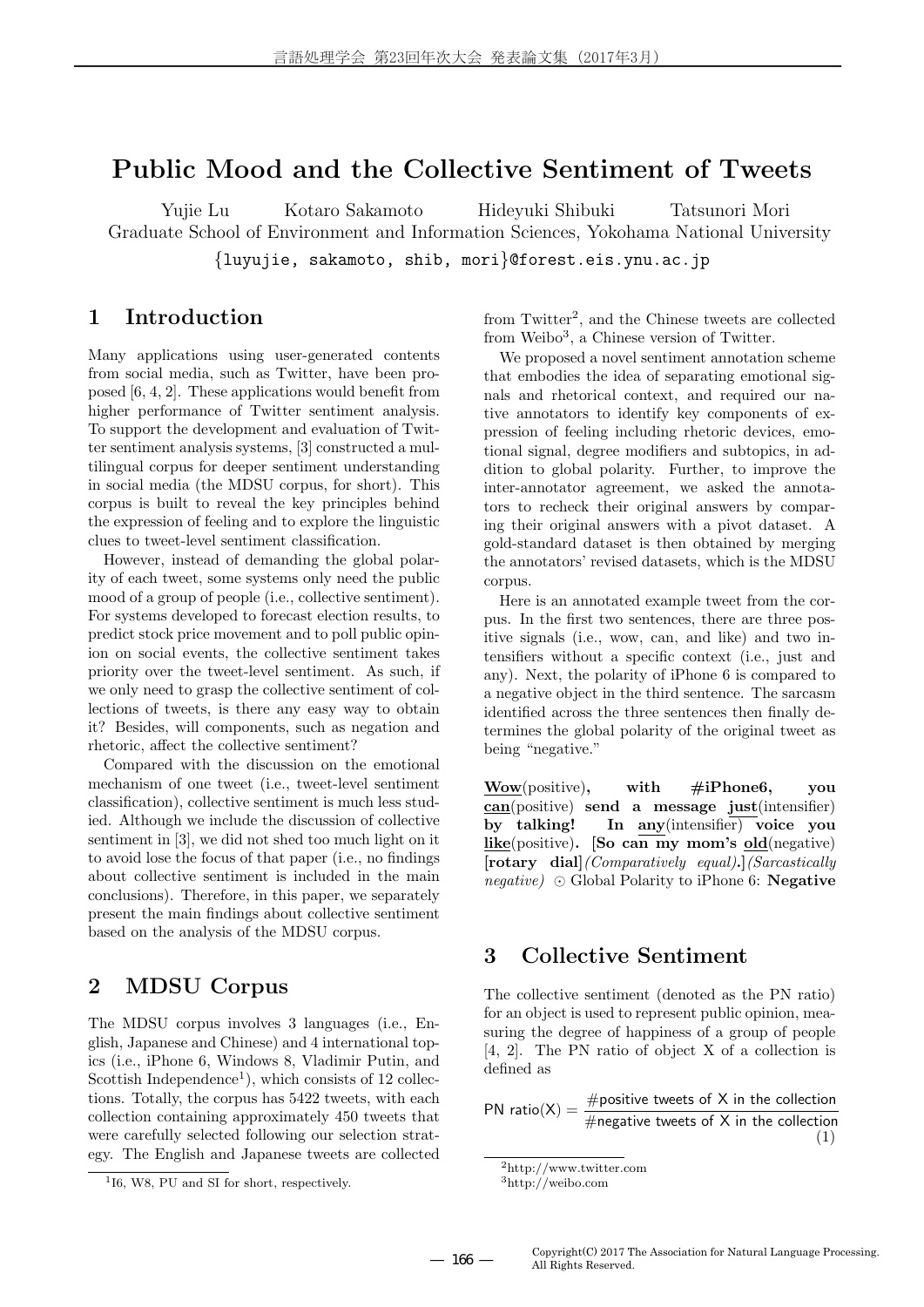|            | <b>1</b> order to y and correction |                 |              |             |                   |  |  |
|------------|------------------------------------|-----------------|--------------|-------------|-------------------|--|--|
| Collection |                                    | Positive $#$    | Negative $#$ | Neutral $#$ | PN Ratio          |  |  |
| I6         | English                            | 197             | 129          | 125         | 1.53              |  |  |
|            | Japanese                           | 120             | 187          | 128         | 0.64              |  |  |
|            | $\overline{\text{Chinese}}$        | 205             | 145          | 100         | 1.41              |  |  |
|            | avg.                               | 174             | 154          | 118         | 1.13              |  |  |
| W8         | English                            | 70              | 256          | 128         | 0.27              |  |  |
|            | Japanese                           | $\overline{57}$ | 250          | 158         | 0.23              |  |  |
|            | Chinese                            | 81              | 283          | 91          | 0.29              |  |  |
|            | avg.                               | 69              | 263          | 126         | 0.26              |  |  |
|            | English                            | 52              | 249          | 148         | 0.21              |  |  |
| PU         | Japanese                           | 184             | 64           | 210         | 2.88              |  |  |
|            | Chinese                            | 174             | 139          | 131         | 1.25              |  |  |
|            | avg.                               | 137             | 151          | 163         | 0.91              |  |  |
| <b>SI</b>  | English                            | 184             | 140          | 125         | 1.31              |  |  |
|            | Japanese                           | 31              | 33           | 379         | 0.94              |  |  |
|            | Chinese                            | 106             | 71           | 292         | 1.49              |  |  |
|            | avg.                               | 107             | 81           | 266         | $\overline{1.32}$ |  |  |
| Total $#$  |                                    | 1461            | 1946         | 2015        | 0.75              |  |  |

Table 1: PN Ratio and Global Polarity Distribution of Each Collection, with Positive/Negative/Neutral Meaning the Number of Tweets of the Correspondent Polarity in a Collection

By definition (1), if the PN ratio is greater than one, people are happy with the object, while a value less than one indicates the opposite. When the size of the collection is too small or the polarity distribution is skewed, the numerator or denominator tends toward zero. In such instances, they are set to one in practice.

Table 1 shows the PN ratio and polarity distribution of each collection. Through the PN ratios, we can understand the public mood on each evaluation object for each culture. iPhone 6 was welcomed by English users (i.e., 1.53) and Chinese users (i.e., 1.41), whereas Japanese users (i.e., 0.64) showed an unfavorable attitude. As for Windows 8, all three cultures were complaining about their unpleased experience (i.e., 0.27, 0.23, and 0.29 for English, Japanese, and Chinese users, respectively). Individuals were evidently divided over Putin. Japanese users (i.e., 2.88) and English users (i.e., 0.21) markedly opposed one another, whereas Chinese users (i.e., 1.25) adopted a procenter stance. Regarding Scottish Independence, both English users (i.e., 1.31) and Chinese users (i.e., 1.49) showed their support for independence. Japanese users (i.e., 0.94) were almost neutral on this issue. Based on the observation of PN ratios, we can see that public mood varies between cultures (its variance depends on the topic.). Note that the entire corpus is well-balanced, with 0.75 inclined to the negative side.

# **4 Similarities among WPN, SPN and GPN**

Since the global polarity of each tweet is difficult to obtain, the word-level PN ratio is often used as a substitute for the tweet-level PN ratio [1, 5]. In this section, we verify whether this substitution is valid.

For ease of reference, we use WPN to denote the word-level sentiment ratio based on polarity lexicons<sup>4</sup> ; SPN to denote the sentiment ratio based on hand-labeled emotional signals, which acts as the true value for WPN<sup>5</sup>; and GPN to denote the tweetlevel PN ratio. By counting how many positive or negative words or signals occur in a collection, we can arrive at values for WPN and SPN. More specifically, the WPN and SPN of object X for a collection are defined as

$$
WPN(X) = \frac{\text{#positive words of X in the collection}}{\text{#negative words of X in the collection}} (2)
$$
\n
$$
SPN(X) = \frac{\text{#positive signals of X in the collection}}{\text{#negative signals of X in the collection}} (3)
$$

Table 2 compares the three sentiment ratios. First, it shows that SPN has a stronger correlation and smaller gap (i.e.,  $r = 0.92$  on average, gap =  $-0.19$ on average) with GPN than WPN does (i.e.,  $r =$ 0.76 on average, gap = *−*0.26 on average) in all three languages; however, despite WPN being poorer than SPN, there is no statistically significant difference among GPN, SPN, and WPN (i.e., paired t-tests, all  $p > 0.05$ ). In other words, SPN and WPN can both be possible substitutes for GPN, but SPN is more accurate. Therefore, it is acceptable to use WPN to represent public opinion in opinion-mining applications.

We also found that the correlation between WPN and SPN was relatively high and the gap between them was small (i.e.,  $r = 0.93$  on average, gap  $=$ *−*0.07 on average). We further computed the matching percentage of polarity words and emotional signals. Since emotional signals are allowed to be phrases (e.g., makes a...difference), we assume that if a polarity word hits any word of an emotional phrase, then it is a successful match. Further, the polarities of both sides should be identical.

The gap between WPN and SPN occurs primarily for two reasons. First, there was a failure in detecting emotional signals using polarity dictionaries. The average signal matching rates reached only 44.3%, 33.4%, and 33.2% for English, Japanese, and Chinese, respectively. These results have occurred

<sup>4</sup>The lexicon we used are Liu Bing's English opinion lexicon, Chinese emotion ontology lexicon, Japanese sentiment polarity lexicon and the SentiStrength emoticon lookup table.

<sup>5</sup>As described by the example tweet in Section 1, emotional signals are the words/phrases that actually affect the global polarity of tweets.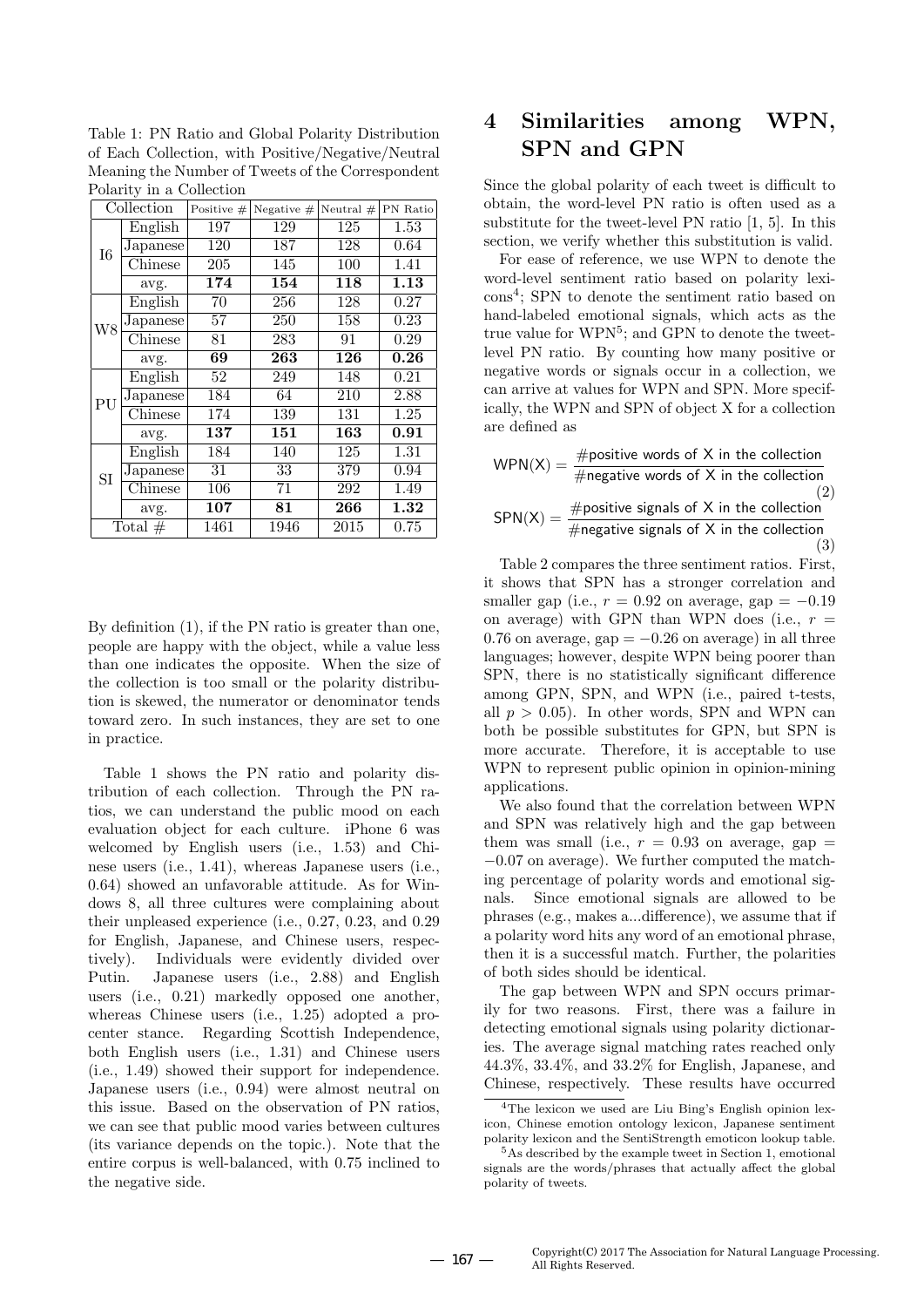| exempt which position of a whole concern concentration of the was as conference |            |      |              |                        |                           |  |
|---------------------------------------------------------------------------------|------------|------|--------------|------------------------|---------------------------|--|
| Language                                                                        | Ratio Type | Mean | Gap with GPN | Correlation with GPN   | <i>p</i> -value of Paired |  |
|                                                                                 |            |      |              | (Correlation with SPN) | t-test with GPN           |  |
| English                                                                         | <b>GPN</b> | 0.83 |              |                        |                           |  |
|                                                                                 | <b>SPN</b> | 0.99 | $-0.16$      | 0.97                   | 0.246                     |  |
|                                                                                 | WPN        | 1.07 | $-0.24$      | 0.88(0.97)             | 0.406                     |  |
|                                                                                 | <b>GPN</b> | 1.17 |              |                        |                           |  |
| Japanese                                                                        | <b>SPN</b> | 1.49 | $-0.32$      | 0.83                   | 0.420                     |  |
|                                                                                 | WPN        | 1.52 | $-0.35$      | 0.61(0.95)             | 0.514                     |  |
| Chinese                                                                         | <b>GPN</b> | 1.11 |              |                        |                           |  |
|                                                                                 | <b>SPN</b> | 1.21 | $-0.10$      | 0.97                   | 0.224                     |  |
|                                                                                 | WPN        | 1.31 | $-0.20$      | 0.79(0.86)             | 0.341                     |  |

Table 2: Comparison of WPN, SPN, and GPN, Including the Mean of WPN, SPN and GPN, Correlation Coefficient, and *p*-value of Paired t-tests Calculated Over all 12 Collections

because many of the emotional phrases are composed of non-polarity words and some signals have not yet been registered in the polarity dictionaries. Second, many polarity words were mistaken as emotional signals. The average word mismatching rates were 53.6%, 83.0%, and 73.3% for English, Japanese, and Chinese, respectively, all of which are more than half. Here, the polarity words are not necessarily evaluating the objects, but rather can be narrative or off-topic, which accounts for the extremely high word mismatching rates for Scottish Independence in Chinese and Japanese, since both collections have a limited number of non-neutral tweets (Table 1).

Incorrectly registered non-opinionated words in polarity dictionaries can also further worsen the problem, since solutions to both problems above require high-quality polarity dictionaries. In our experience, WPN changes largely from dictionary to dictionary<sup>6</sup>. As for topic consistency, we regard it as an inherent gap between SPN and WPN, with WPN calculated only via simple counting, i.e., involving no topic-oriented technology. Finally, although there is plenty of room for improvement to use WPN as a proxy for GPN for all three languages, its adaptability in English is basically better than that in Japanese and Chinese.

# **5 Influence of Components on GPN***−***SPN**

In this section, we further reveal the influence of components on collective sentiment.

Because both GPN and SPN were calculated from the manually-labeled annotations in the corpus, the gap between them can be regarded as originating from the context of the tweets<sup>7</sup> . Hence, we

Table 3: Difference of GPN*−*SPN and Results of ANOVA, with Presence/Absence Meaning the Mean of GPN*−*SPN at the Presence/Absence of Each Factor and *p*-value of ANOVA Calculated Over all 12 Collections

| Factor                  | Presence | Absence  | $p$ -value |
|-------------------------|----------|----------|------------|
| Modifiers               | 0.024    | $-0.293$ | 0.087      |
| Modifiers-Negation      | $-0.190$ | $-0.193$ | 0.986      |
| Diminisher              | $-0.173$ | $-0.189$ | 0.942      |
| Intensifier             | $-0.134$ | $-0.206$ | 0.663      |
| Negation                | $-0.580$ | 0.075    | 0.004      |
| <b>Rhetoric Devices</b> | $-0.336$ | $-0.034$ | 0.140      |
| Rhetoric-Sarcasm        | $-0.124$ | $-0.223$ | 0.639      |
| Comparison              | $-0.188$ | $-0.160$ | 0.911      |
| Metaphor                | $-0.192$ | $-0.068$ | 0.717      |
| Rhetorical Question     | $-0.139$ | $-0.319$ | 0.313      |
| Sarcasm                 | $-0.119$ | $-0.775$ | 0.001      |

can use the gap between GPN and SPN (denoted GPN*−*SPN) to approximate context influence. If a particular type of context has no influence on global polarity, GPN*−*SPN will be similar regardless of whether it is present or not. We therefore conducted a one-way analysis of variance (ANOVA) to examine the influence of the presence or absence of certain types of components (i.e., independent variables), including degree modifiers and rhetoric devices, on GPN*−*SPN (i.e., a dependent variable).

Table 3 shows the GPN*−*SPN difference and the results of our ANOVA, showing that intensifiers and diminishers together (i.e., Modifiers*−*Negation) had little influence on the collective sentiment ratio (i.e., *p* = 0.986 > 0.05) and that their GPN−SPN difference was trivial (i.e., *−*0.003). Conversely, the influence of negation was significant (i.e.,  $p = 0.004$ ) *<* 0.01)<sup>8</sup> . Here, the GPN*−*SPN of the non-negation

 ${}^{6}$ Low-quality dictionaries can generate rather meaningless results, so all three dictionaries we selected have been checked manually by their providers.

<sup>7</sup>We ignore quantization error (e.g., two positive tweets and

one negative tweet  $(GPN = 2)$  may have five positive and two negative signals  $(SPN = 2.5)$  since our collection is quite large.

<sup>8</sup>Some opinions were toward opposites of Scotland in Scot-